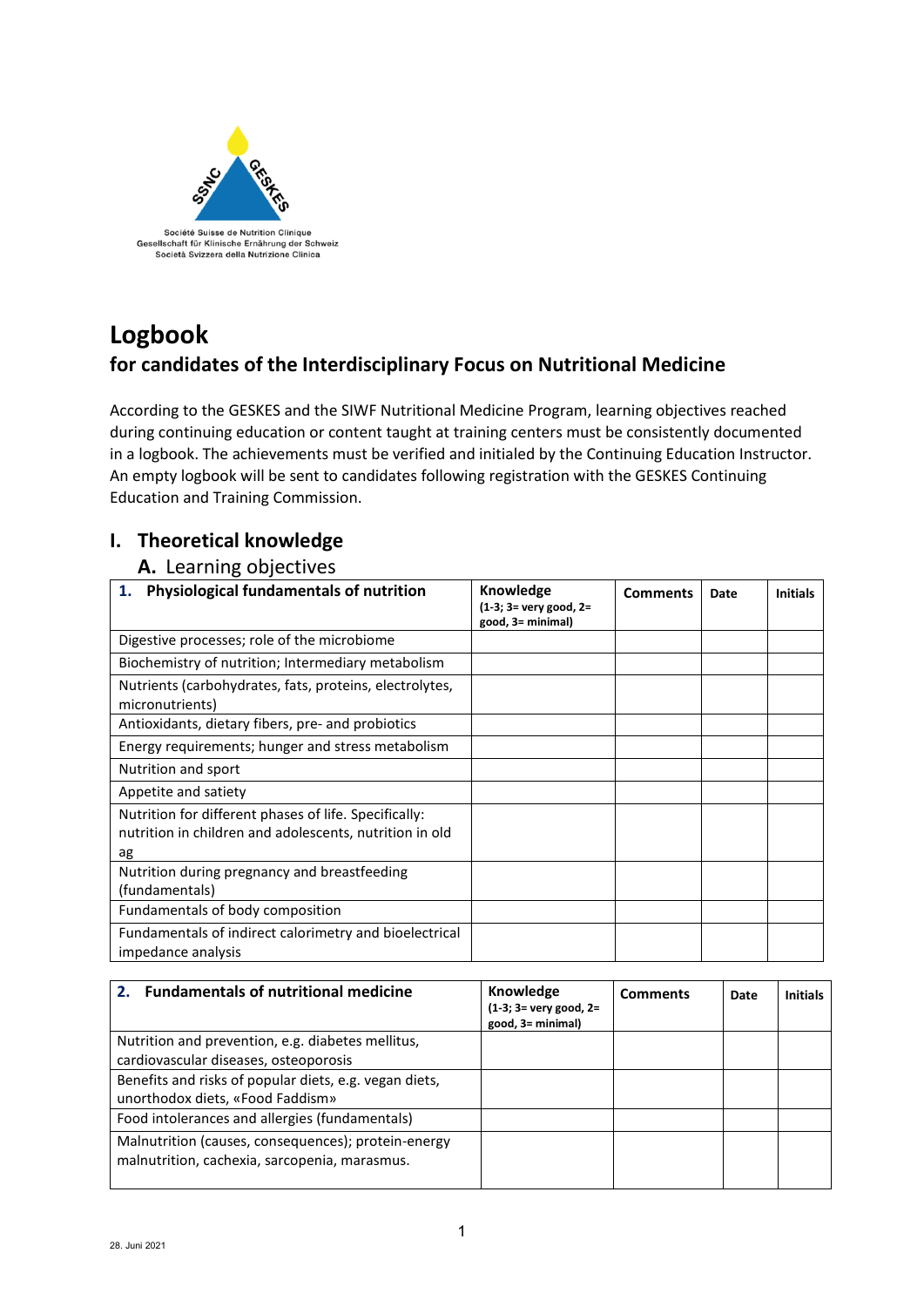| Selective nutritional deficiencies and disorders e.g.<br>nutritional anemia. |  |  |
|------------------------------------------------------------------------------|--|--|
| Drug-diet interactions (oral, enteral, parenteral)                           |  |  |
| Medication and its effect on digestion                                       |  |  |

| 3.<br>Nutritional aspects of specific disease states.     | Knowledge<br>$(1-3; 3=$ very good, $2=$<br>good, 3= minimal) | <b>Comments</b> | Date | <b>Initials</b> |
|-----------------------------------------------------------|--------------------------------------------------------------|-----------------|------|-----------------|
| Nutrition in atherosclerotic diseases; in arterial        |                                                              |                 |      |                 |
| hypertension.                                             |                                                              |                 |      |                 |
| Nutrition in the presence of metabolic diseases           |                                                              |                 |      |                 |
| (hyperlipidemia, gout, kidney stones, osteoporosis)       |                                                              |                 |      |                 |
| Congenital metabolic disorders (e.g., phenylketonuria,    |                                                              |                 |      |                 |
| glycogenosis; fundamentals).                              |                                                              |                 |      |                 |
| Eating disorders (anorexia, bulimia)                      |                                                              |                 |      |                 |
| Obesity; nutritional problems before and after bariatric  |                                                              |                 |      |                 |
| surgery.                                                  |                                                              |                 |      |                 |
| Nutritional therapy in diabetes mellitus type 1 & type 2, |                                                              |                 |      |                 |
| and special forms.                                        |                                                              |                 |      |                 |
| Nutrition in chronic renal failure and dialysis           |                                                              |                 |      |                 |
| Nutrition in neurological diseases with consecutive       |                                                              |                 |      |                 |
| dysphagia                                                 |                                                              |                 |      |                 |
| Diseases of the musculoskeletal system with dysphagia     |                                                              |                 |      |                 |
| Cystic fibrosis, chronic lung disease                     |                                                              |                 |      |                 |
| Diseases of the gastrointestinal tract. Specifically:     |                                                              |                 |      |                 |
| pancreatic insufficiency, celiac disease, short bowel     |                                                              |                 |      |                 |
| syndrome                                                  |                                                              |                 |      |                 |
| Skin diseases and wound healing disorders                 |                                                              |                 |      |                 |
| Weight loss in tumor diseases, nutrition during radio- or |                                                              |                 |      |                 |
| chemotherapy                                              |                                                              |                 |      |                 |
| Nutrition for dementia patients                           |                                                              |                 |      |                 |
| Perioperative nutrition                                   |                                                              |                 |      |                 |
| Nutrition for the intensive care patient; nutrition for   |                                                              |                 |      |                 |
| burn and polytrauma victims                               |                                                              |                 |      |                 |
| Nutrition before interventions and specific diagnostic    |                                                              |                 |      |                 |
| examinations                                              |                                                              |                 |      |                 |
| Causes and treatment of refeeding syndrome                |                                                              |                 |      |                 |

| 4. Nutritional measures in preventative<br>healthcare  | Knowledge<br>$(1-3; 3=$ very good, $2=$<br>good, 3= minimal) | <b>Comments</b> | Date | <b>Initials</b> |
|--------------------------------------------------------|--------------------------------------------------------------|-----------------|------|-----------------|
| Fundamentals nutritional study methodology             |                                                              |                 |      |                 |
| Knowledge of nutrition study interpretation and        |                                                              |                 |      |                 |
| relevance in practice                                  |                                                              |                 |      |                 |
| Importance of nutrition for the health of a population |                                                              |                 |      |                 |
| Importance of public health measures and individual    |                                                              |                 |      |                 |
| measures                                               |                                                              |                 |      |                 |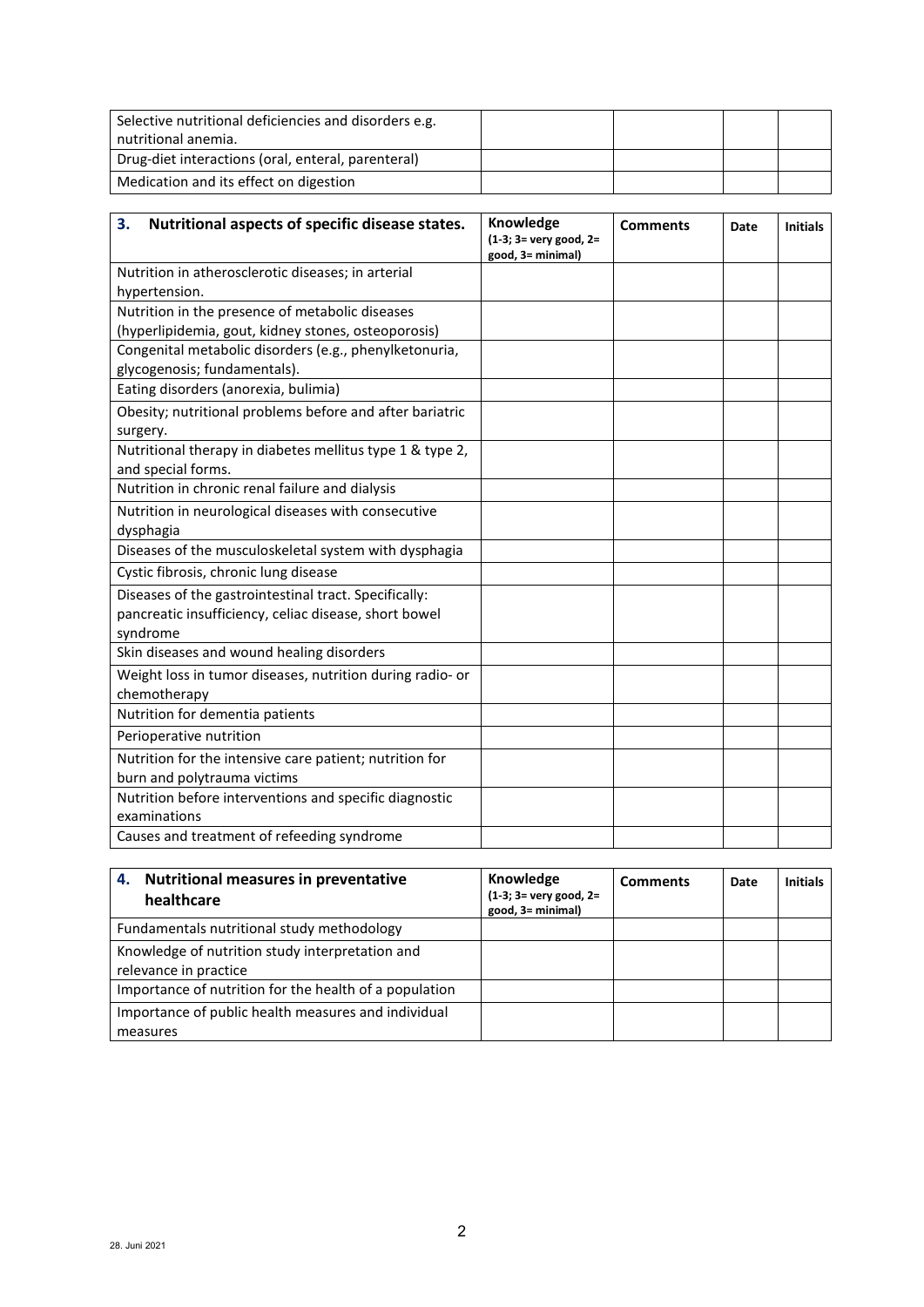| 5. Interdisciplinary and interprofessional<br>collaboration, and economic aspects | Knowledge<br>(1-3; 3= very good, 2=<br>good, 3= minimal) | <b>Comments</b> | Date | <b>Initials</b> |
|-----------------------------------------------------------------------------------|----------------------------------------------------------|-----------------|------|-----------------|
| Organization of clinical nutrition in the hospital,                               |                                                          |                 |      |                 |
| preparation of internal guidelines, organization of                               |                                                          |                 |      |                 |
| continuing education                                                              |                                                          |                 |      |                 |
| Interdisciplinary collaboration with intensive care,                              |                                                          |                 |      |                 |
| visceral surgery, oncology, geriatrics, etc.                                      |                                                          |                 |      |                 |
| Interprofessional collaboration within the clinical                               |                                                          |                 |      |                 |
| nutrition team, incl. nutrition counseling, nursing                               |                                                          |                 |      |                 |
| specialists, occupational therapy, hospital pharmacy and                          |                                                          |                 |      |                 |
| hospital kitchen                                                                  |                                                          |                 |      |                 |
| Organization and monitoring of artificial nutrition                               |                                                          |                 |      |                 |
| (enteral or parenteral) of patients at home (home care)                           |                                                          |                 |      |                 |
| Economic aspects of malnutrition and nutritional                                  |                                                          |                 |      |                 |
| interventions. Cost reimbursement for nutritional                                 |                                                          |                 |      |                 |
| interventions (TARMED, DRG)                                                       |                                                          |                 |      |                 |
| Ethical aspects related to nutrition (religious, cultural;                        |                                                          |                 |      |                 |
| ethics of assisted nutrition in terminal illness)                                 |                                                          |                 |      |                 |

#### **B.** GESKES certificate course attendance.

With successful completion ("Certificate of Advanced Studies in Clinical Nutrition" at the University of Bern);

Date:

#### **C.** Participation in 5 LLL (Life Long Learning) ESPEN courses (at least 1 in person)

Date 1. Course: \_\_\_\_\_\_\_\_\_\_\_\_\_\_\_\_\_\_ Date 2. Course: \_\_\_\_\_\_\_\_\_\_\_\_\_\_\_\_ Date 3. Course: \_\_\_\_\_\_\_\_\_\_\_\_\_\_\_

Date 4. Course: \_\_\_\_\_\_\_\_\_\_\_\_\_\_\_\_\_\_ Date 5. Course: \_\_\_\_\_\_\_\_\_\_\_\_\_\_\_\_\_\_\_\_\_\_\_\_\_\_\_\_\_

#### **D.** Attendance of an ESPEN congress

Date:\_\_\_\_\_\_\_\_\_\_\_\_\_\_\_\_\_\_\_\_